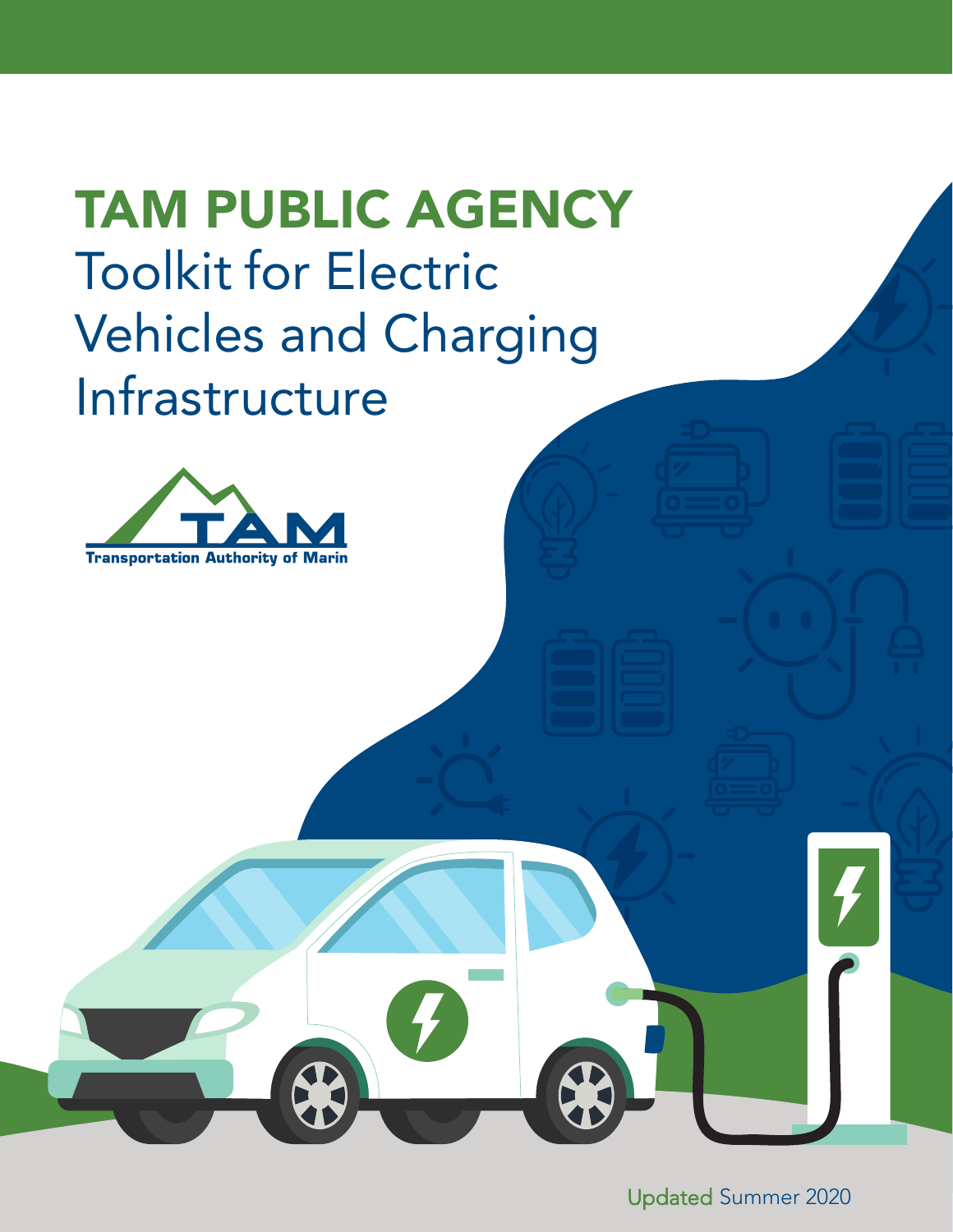TAM.ca.gov/AgencyToolkit Page 01

# TABLE OF CONTENTS

Executive Summary

Introduction EV Benefits for Public Agencies Rebates for EVs and Charging Stations How to Convert Fleet to EVs EV Incentives Based on Vehicle Type How to Apply for EV Fleet Rebate Other EV Fleet Resources Installing EV Supply Equipment EV Charger Types Rebates for Chargers Determining EV Charger Needs Planning and Permitting Tips How to Apply for TAM EVSE Grant Other EVSE Funding Resources







TAM Public Agency Toolkit for Electric Vehicles and Charging Infrastructure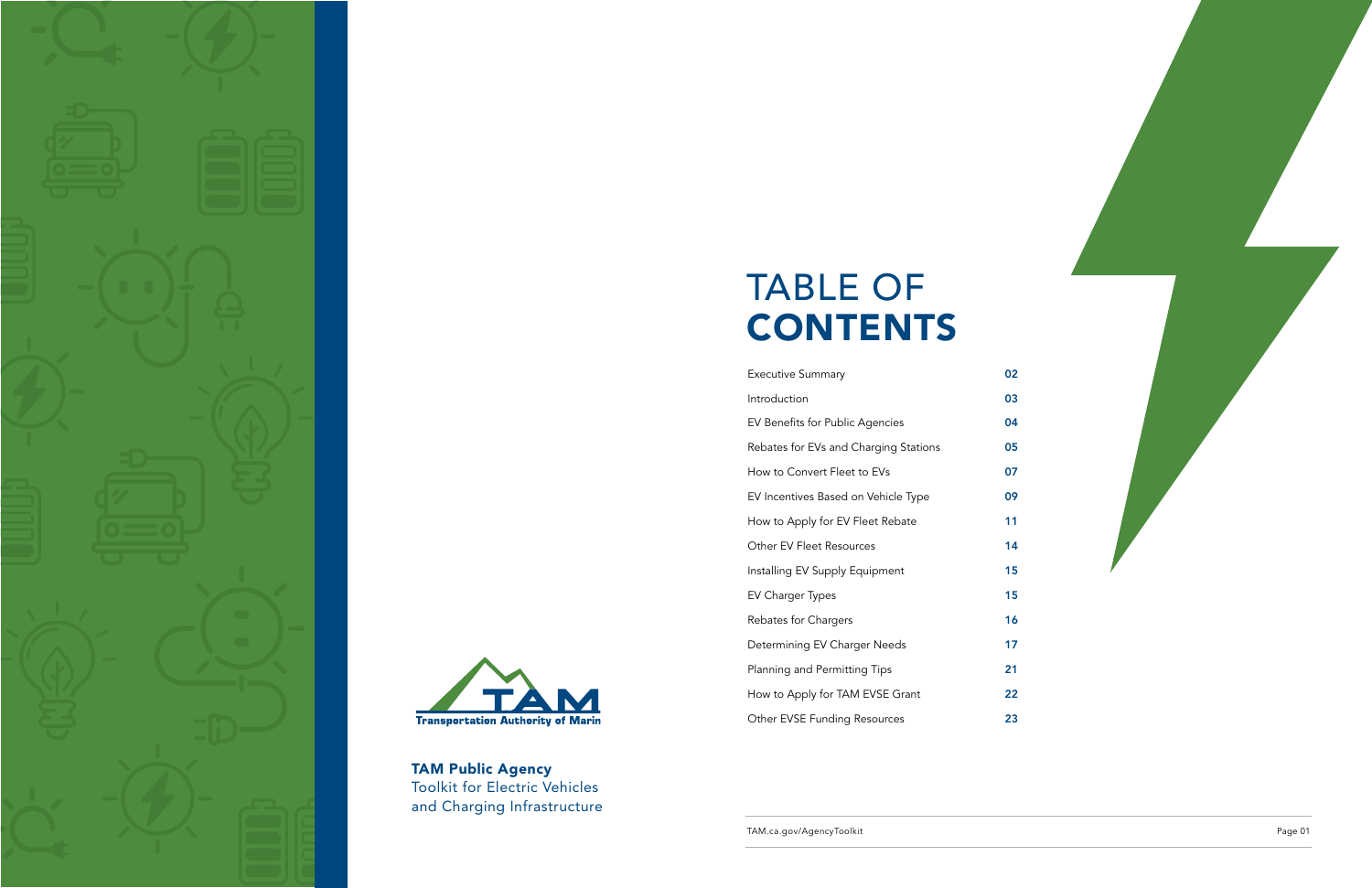The Transportation Authority of Marin recognizes that adding electric vehicles to fleets and improving access to charging stations are actions agencies across Marin County can take to reduce greenhouse gas emissions. Moreover, those steps deliver other important benefits to the communities served by those agencies, as well as helping reduce the overall operating costs for agency fleets. The Transportation Authority of Marin is providing programs and connecting agencies to relevant third party efforts that can assist agencies throughout Marin in making the transition to zero emission transportation.

# EXECUTIVE **SUMMARY**

TAM created this toolkit to help answer key planning questions related to incorporating EVs into fleets and installing charger infrastructure for public agencies in Marin county. This toolkit identifies the steps needed to install chargers and convert fleets, including available funding from TAM and other agencies. Agencies can use the following information, as well as TAM's online resources, to advance these EV-related projects and to secure internal alignment and communicate effectively with public stakeholders. More information and resources can be found online at **[TAM.ca.gov/AgencyToolkit](http://TAM.ca.gov/AgencyToolkit)**.

Our resource toolkit for agencies is designed to help them better understand:

The Transportation Authority of Marin (TAM) provides resources and rebates for public agencies to make it easier to add EVs to their fleets and install/upgrade charging stations. Agencies can apply for rebates up to \$5,000 per vehicle with the TAM EV Fleet Program and up to \$3,000 for EV chargers with the TAM Electric Vehicle Supply Equipment (EVSE) Grant Program.\* Combining TAM rebates with those available from [MCE](https://www.mcecleanenergy.org/ev-drivers/#EVrebate), Bay Area Air [Quality Management District](https://www.baaqmd.gov/funding-and-incentives/residents/clean-cars-for-all/resources/other-clean-car-grants-and-rebates) and others can save agencies thousands of dollars as they transition to cleaner vehicles.

# INTRODUCTION

Marin County is committed to reducing greenhouse gas emissions and public agencies can play an important role in using electric vehicles (EVs) or other low emission vehicles for their fleets, installing charging stations, and promoting clean transportation.

Agencies can use both this toolkit and TAM as a resource before, during, and after an EV project.

Benefits of electric vehicles

How to add EVs to fleets

How to develop electric vehicle service equipment (EVSE better known as EV charging stations) projects

How to identify funding sources that can help make these projects a reality.

\* TAM rebates and incentives subject to change.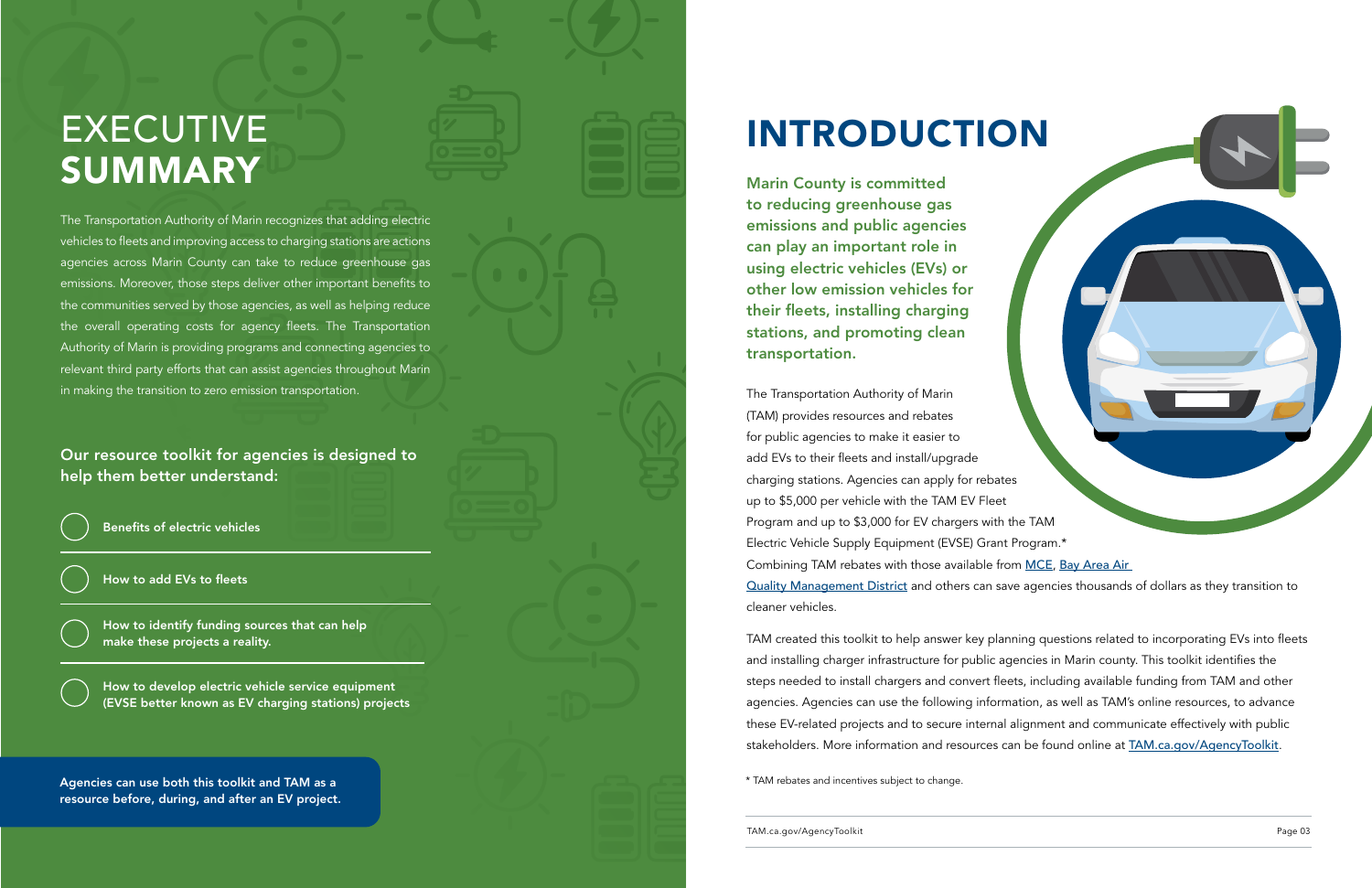Page 04 TAM Toolkit TAM.ca.gov/AgencyToolkit Page 05

Public agencies that adopt EVs in their fleet report a decrease in fuel and maintenance costs. While the initial cost of an EV (either an all-electric, hydrogen fuel-cell, or plug-in hybrid vehicle) can be higher than that of a traditional gas or diesel vehicle, agencies can use EV rebates to help offset the difference.

As traditional vehicles age and their maintenance costs increase, agencies can reduce their operating costs by welcoming EVs into their fleet. Fuel costs for electricity are lower and less volatile than costs for gasoline or diesel. Finally, with transportation accounting for more than half (53%) of Marin County's greenhouse gas emissions, according to the Marin Climate and Energy Partnership, putting cleaner vehicles on the road is critical to support local climate action plans as they release far fewer emissions than traditional combustion vehicles.

> One of the biggest considerations for agencies as they transition to electric vehicles and install charging equipment is cost. Agencies can overcome this hurdle by considering the wide range of rebates available for both EV fleet adoption and EV charging equipment. Reviewing these rebates early on in the process can help agencies save time and money. Many rebate programs also provide technical support which can help guide agencies through the entire process.

For EV fleet replacement, many sources of funding are available across a range of EVs including e-bikes, light duty vehicles, and medium to heavy-duty vehicles. These rebates are often stackable, providing additional opportunities to reduce costs for switching to cleaner vehicles. For example, TAM provides a matching rebate to the state Clean Vehicle Rebate Program (CVRP) doubling the state rebate for light duty vehicles. TAM, Bay Area Air Quality Management District (BAAQMD), California Air Resources Board (CARB) and other agencies also provide funding for medium and heavy-duty fleets on a revolving basis. Please contact TAM staff for any questions on available rebates.

# EV BENEFITS FOR PUBLIC AGENCIES

## EV benefits that agencies should factor into their decision making include:

- Lower maintenance costs
- Lower fuel cost since agencies can charge vehicles during non-peak hours
- Reduced greenhouse gas emissions
- Improving EV range, with increasing numbers of cars that can travel 150+ miles before needing to be charged
- Improved air quality
- Reduced noise pollution
- Communicating agency commitment to sustainability



# REBATES FOR EV FLEETS AND CHARGING STATIONS

of Marin County's greenhouse gas emissions are from transportation.



*Putting cleaner vehicles on the road is critical to support local climate action plans*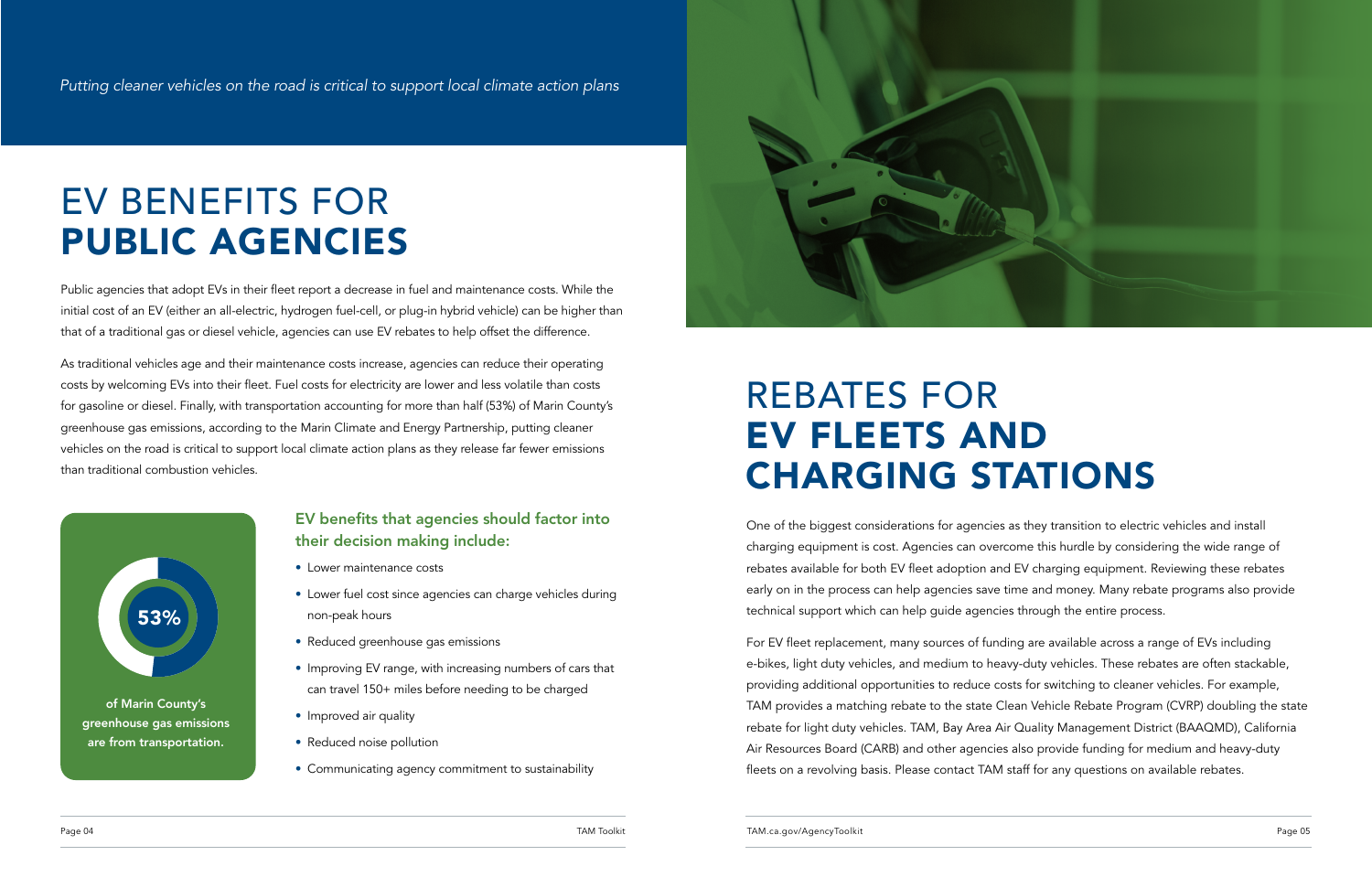Page 06 TAM Toolkit TAM.ca.gov/AgencyToolkit Page 07

Example B: 5 Pedestal, 10 Heads Charger Costs (5 Dual Head Unities) \$17,500 Panel Upgrades 1997,000 Trenching Costs 1999 | \$20,000 Total Installation Costs | \$44,500 MCE REbate (\$3k/Head) | \$30,000 BAAQMD Rebates 19,000 TAM Rebates 1997 1998 Cost to Jurisdiction 1 \$1,125



| Example A: Single Charger Pedestal, 2 Heads |          |
|---------------------------------------------|----------|
|                                             |          |
| Charger Costs (Dual Head)                   | \$3,500  |
| Panel Upgrades                              | \$7,000  |
| Trenching Costs                             | \$10,000 |
| <b>Total Installation Costs</b>             | \$20,500 |
|                                             |          |
| MCE REbate (\$3k/Head)                      | \$6,000  |
| <b>BAAOMD Rebates</b>                       | \$0      |
| <b>TAM Rebates</b>                          | \$6,000  |
| <b>Cost to Jurisdiction</b><br>\$8,500      |          |

TAM also provides additional technical assistance for public agencies as they seek internal agency buy-in and project support. That information can be found online at **[TAM.ca.gov/AgencyToolkit](http://TAM.ca.gov/AgencyToolkit).** 

# HOW TO CONVERT YOUR FLEETS WITH EV

Rebates for EVSEs are even wider, with TAM and MCE providing up to \$6,000 per connector for EVSE installations. These rebates are stackable, and can be additive for individual projects, along with BAAQMD or other regional and state funding sources. Stacking these local funds with regional or state funding can drastically reduce the cost of installations

An example of stacking rebates is as follows, where a larger installation can reduce the overall cost to a jurisdiction:

Agencies have the option to convert their light duty, medium, and heavy-duty vehicles to a cleaner fleet. As EV and e-bike technology advances, a wide range of EVs are currently available that can travel over 150 miles per charge. Medium and heavy-duty fleet vehicles options are also expanding.

When considering how to convert a fleet with EVs, an agency is encouraged to review their inventory to determine when and where changes can be made to the fleet.

Agencies can either purchase or lease vehicles when converting a fleet. Oftentimes leasing allows for more flexibility in upfront cost and vehicle upgrades. Agencies should consult their standard practice for procuring vehicles to review all options.

Following are a few steps agencies can review when planning fleet conversions. If an agency requires any assistance, they are encouraged to review both the resources available in this toolkit and online at [TAM.ca.gov/AgencyToolkit](http://TAM.ca.gov/AgencyToolkit), as well as contacting TAM staff for more information.

## To determine which vehicles are candidates for an EV replacement, agencies should consider the following:



Which vehicles are the oldest?



Which have the highest fuel cost or lowest fuel efficiency?

Which have the highest maintenance costs?



Which travel less than 150 miles a day?

*Rebates are often stackable, providing additional opportunities to reduce costs for switching to cleaner vehicles.*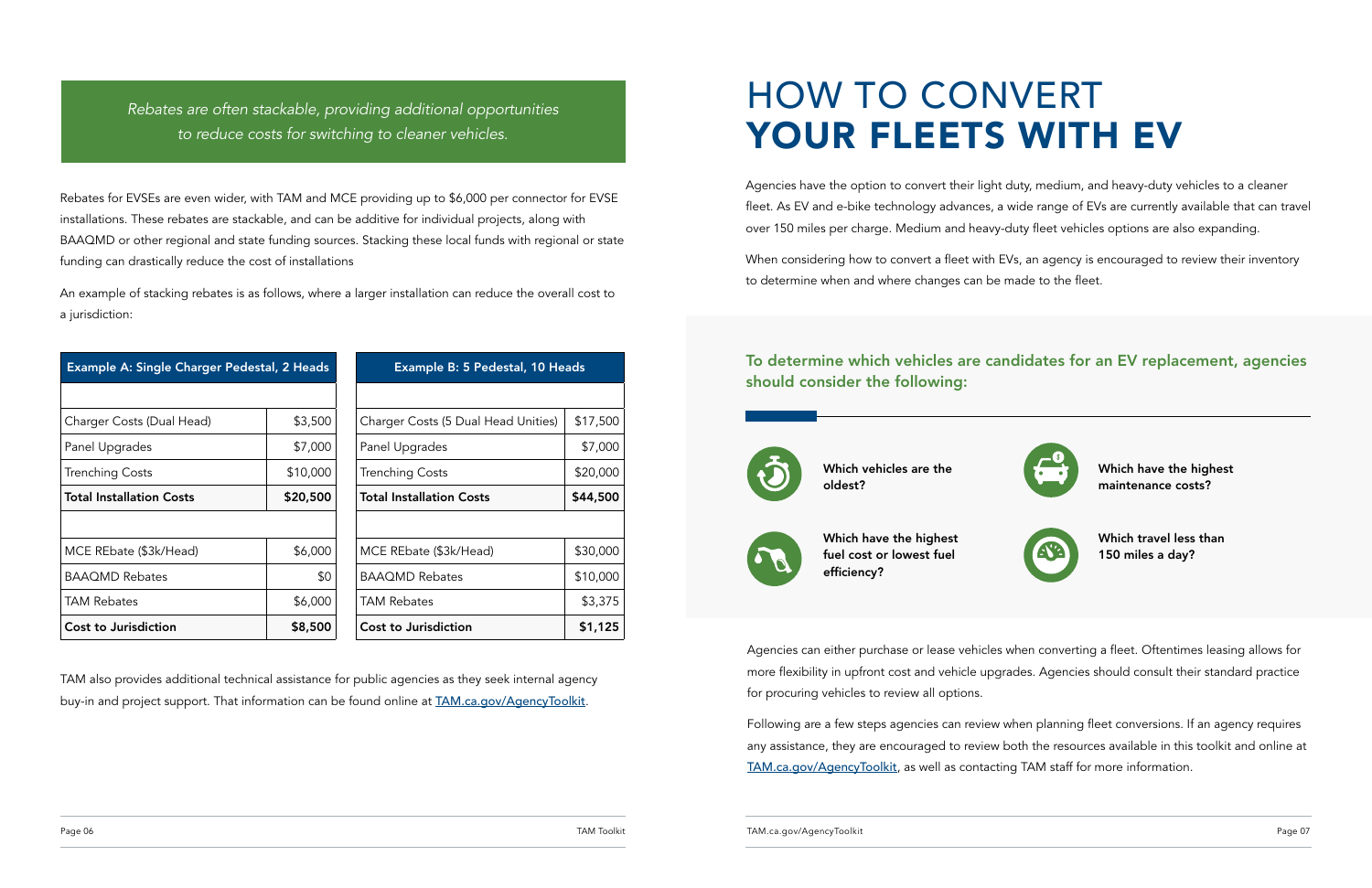Page 08 TAM Toolkit TAM.ca.gov/AgencyToolkit Page 09

Public agencies can apply for rebates for new light duty vehicles, used light duty vehicles, electric bikes, and some medium and heavy-duty vehicles (such as a battery electric bus) may be included. Among the incentives available are rebates from MCE, BAAQMD, CVRP, PG&E, TAM, and others.

Agencies seeking funding options are encouraged to reach out to entities such as TAM to begin lining up matching funds that can be used to purchase or lease vehicles. Information about medium and heavy-duty incentives can be found on the California Funder Finder Tool at [funderfinder.org](http://funderfinder.org). Other medium and heavy-duty considerations may also be found at the Hybrid and Zero-Emission Truck and Bus Voucher Incentive Project (HVIP). HVIP is a partnership between the California Air Resources Board and CALSTART.

### Determine Vehicle Fleet Needs

# EV INCENTIVES BASED ON VEHICLE TYPE

Review which fleet vehicles can be replaced with EVs. Vehicles prime for replacement are aging vehicles, those that travel less than 150 miles a day, and that have high maintenance and fuel costs. Consult with fleet users to determine which vehicle(s) can be retired.

Tips on reviewing vehicle needs can be found at [afdc.energy.gov/con serve/rightsizing.html.](https://afdc.energy.gov/con serve/rightsizing.html)

## **STEP** O2

**STEP** O4

# **STEP** O3

### Review Available Rebates for Both Purchase and Lease

Rebates are available for both purchasing and leasing alternative fuel vehicles. Consider available rebates from TAM, MCE, PG&E, and others that can help fund the addition of EVs to the fleet.

Learn about available rebates [TAM.](http://TAM.ca.gov/AgencyToolkit) [ca.gov/AgencyToolkit.](http://TAM.ca.gov/AgencyToolkit)

### Select an Eligible EV Replacement

EVs include all-electric, plug-in hybrids, and hydrogen fuel cells. The CVRP website provides descriptions for each type. Medium and heavy duty EVs can include vans, shuttles, and buses. Filter through medium and heavy duty alternative fuel vehicles on fundingfindertool.org

Review and select the light-duty EV(s) for the fleet [cleanvehiclerebate.org/eng/eligible-vehicles.](https://cleanvehiclerebate.org/eng/eligible-vehicles) Review and select medium and heavy-duty EV(s) for the fleet [californiahvip.org/how-to](http://californiahvip.org/how-to-participate/#Eligible-Vehicle-Catalog)[participate/#Eligible-Vehicle-Catalog](http://californiahvip.org/how-to-participate/#Eligible-Vehicle-Catalog)

### Reserve Rebates

See EV fleet rebate information below and reserve a rebate before making a purchase or lease.

Reserving rebates before making a purchase can connect agencies with technical support such as MCE technical assistance and TAM fleet rebate support.

Purchase or Lease Vehicle Follow existing agency procedure to purchase or lease an EV.

Consult budget admin personnel.

STEP O5

# STEP O1

### Incentives Are Available for the Following Vehicle Types\*

New Hydrogen Fuel Cell Light-Duty Vehicle

New Battery Electric Vehicle

New Plug-in Hybrid Vehicle

New Zero Emission Motorcycle

Used Light Duty Vehicle (all-electric, plug-in hybrid, hydrogen fuel cell)

Electric Assist Bike

Electric Utility Vehicle

Medium and heavy-duty vehicles\*\*

*\*TAM Rebates amounts are based on current CVRP rebates and are subject to change. Please contact TAM at [EVRebate@tam.ca.gov](http://EVRebate@tam.ca.gov) for current amounts. \*\*Medium and heavy-duty vehicles are considered on a case by case basis by TAM.*

## *Vehicle incentives for agencies are determined by the vehicle type.*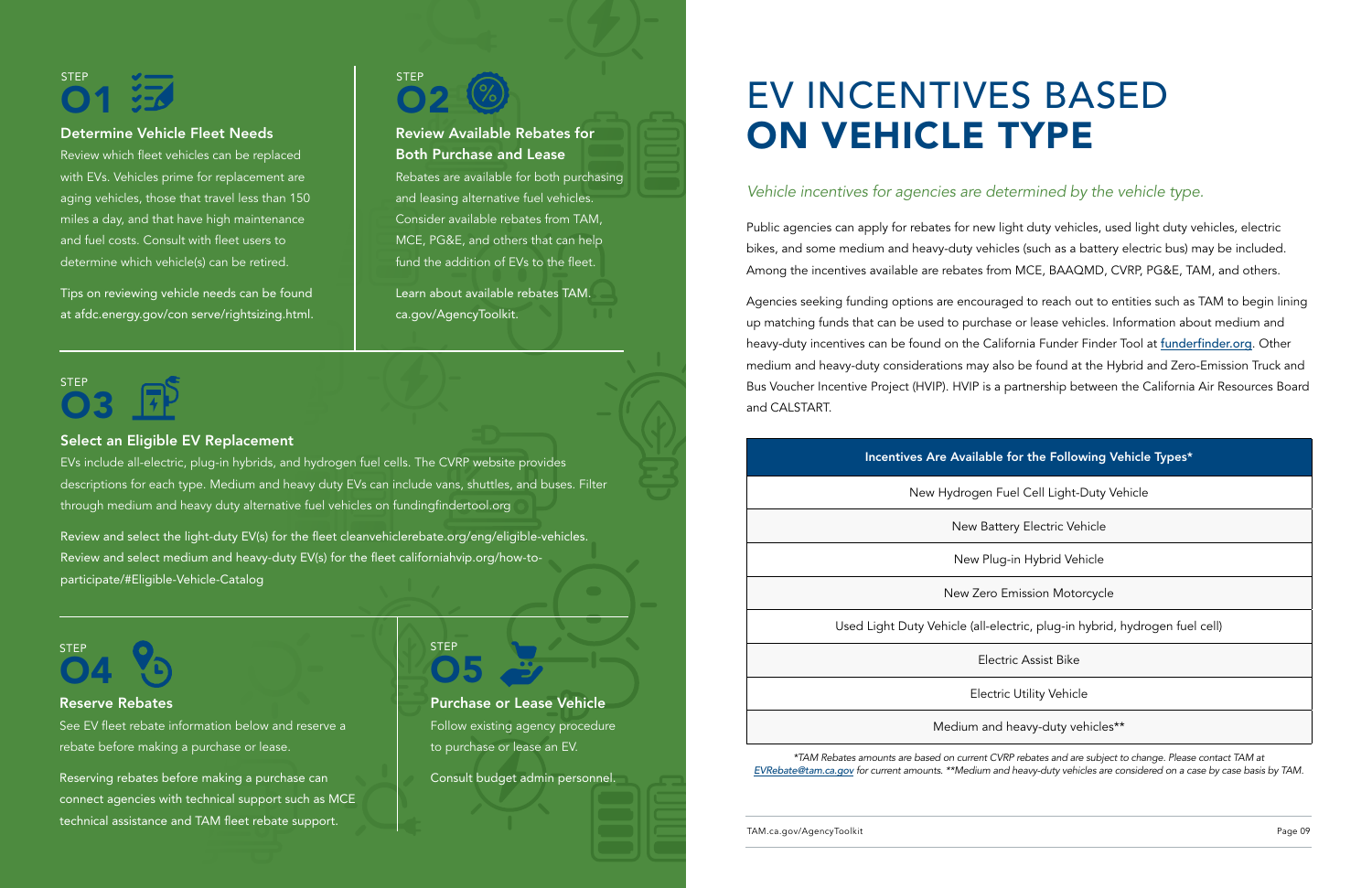### GEV Fleet Rebate Program

before purchasing or leasing to be connected with

rebate by emailing TAM at EVRebate@tam.ca.gov  $V(s)$ , estimated month of purchase, and description eserve your rebate for each vehicle for the calendar hanged, notify TAM as soon as possible. Other **rebates to respect** the incident at the found at TAC.

t TAM staff to target BAAQMD or HVIP grants.

the agency's needs. More rebate information can Find more medium and heavy duty funding at org/how-to-participate/#Eligible-Vehicle-Catalog.

rebate by emailing TAM at EVRebate@tam.ca.gov V(s), estimated month of purchase, and description eserve your rebate for each vehicle for the calendar hanged, notify TAM as soon as possible. Other <u>I.ca.gov/AgencyToolkit</u>.

t TAM staff to target BAAQMD or HVIP grants.

### Bete Provider

providers require a letter of intent that details the tter of intent should be signed by an agency's authorized representative integretative integretative and the make and model of each vehicle, the model of the , and a description of vehicles being retired. This let the requirements of the CVRP which includes nths of vehicle purchase and operating the vehicle iould also include a brief description of the agency's

iirements for these vehicles on TAM's website.

TAM developed its fleet rebate program to provide assistance to public agencies that replace traditional internal combustion engine vehicles with electric and plug-in hybrid vehicles. The program is administered on a first-come, first-serve basis as funds are available and prioritizes conversion of existing light duty fleet conversion.

TAM's incentive provides matching funds up to \$5,000 per vehicle. Combining TAM incentives with other available rebates including those offered by the [California Clean Vehicle Rebate Project](https://cleanvehiclerebate.org/eng) (CVRP) can reduce the cost of purchasing or leasing an EV by \$10,000 or more. TAM EV incentives are available to all Marin County government entities, including any jurisdictions operating in Marin, school districts, and special districts.

> Agencies have multiple resources available to them for EV fleet rebate programs. Listed below are some general steps for both TAM's EV fleet rebate program, as well as others including MCE. Marin agencies can reach out to TAM at [EVRebate@tam.ca.gov](http://EVRebate@tam.ca.gov) for assistance if they need help with any steps or with finding funding providers. Agencies can find additional resources at **[TAM.ca.gov/AgencyToolkit](http://TAM.ca.gov/AgencyToolkit).**

TAM will provide funding for a limit of five (5) vehicles per agency per year, with exceptions made on a case-by-case basis with consultation of TAM staff. Applicants must meet all requirements of the CVRP, including operating the vehicles in California for 36 months.

Agencies are encouraged to apply for additional private, state and regional funding programs as available and applicable. TAM staff will work with project sponsors to promote leveraging of local funding.



agencies can be found online at [www.tam.ca.gov/projects](https://www.tam.ca.gov/projects-programs/alt-fuel-electric-vehicle-program/)[programs/alt-fuel-electric-vehicle-program/](https://www.tam.ca.gov/projects-programs/alt-fuel-electric-vehicle-program/) under "documents and reports." More information about medium and heavy duty considerations can be found at www.california [hvip.org/](http://www.california hvip.org/).

|        | <b>General Steps for TAM's</b>                                                                                                                                                                                                                                                                                                                               |
|--------|--------------------------------------------------------------------------------------------------------------------------------------------------------------------------------------------------------------------------------------------------------------------------------------------------------------------------------------------------------------|
| Step 1 |                                                                                                                                                                                                                                                                                                                                                              |
|        | <b>Objective: Reserve the Rebate</b>                                                                                                                                                                                                                                                                                                                         |
|        | <b>Description:</b> Reserve applicable rebates<br>more support from the funding provider.                                                                                                                                                                                                                                                                    |
|        | Light Duty Vehicles - Reserve the TAM r<br>with the quantity, make and model of EV<br>of fleet vehicles to be retired. This will re<br>year. In the event the vehicle choice is ch<br>rebates to reserve may be found at <b>TAM</b>                                                                                                                          |
|        | Medium Heavy-Duty Vehicles - Contact                                                                                                                                                                                                                                                                                                                         |
|        | Resources: Reserve rebates that match t<br>be found at <b>TAM.ca.gov/AgencyToolkit</b> .<br>fundingfindertool.org or californiahvip.c                                                                                                                                                                                                                        |
|        | Light Duty Vehicles - Reserve the TAM r<br>with the quantity, make and model of EV<br>of fleet vehicles to be retired. This will re<br>year. In the event the vehicle choice is ch<br>rebates to reserve may be found at <b>TAM</b>                                                                                                                          |
|        | Medium Heavy-Duty Vehicles - Contact                                                                                                                                                                                                                                                                                                                         |
| Step 2 |                                                                                                                                                                                                                                                                                                                                                              |
|        | Objective: Send Letter of Intent to Rel                                                                                                                                                                                                                                                                                                                      |
|        | Description: Light Duty - Most rebate p<br>agency's plan to convert its fleet. The let<br>authorized representative and should co<br>month and year of when it was acquired,<br>letter states that the agency agrees to m<br>applying for the rebate within six (6) mor<br>in California for 36 months. The letter sh<br>background and experience with EVs. |
|        | Medium and Heavy-Duty - Review requ                                                                                                                                                                                                                                                                                                                          |
|        | <b>Resources:</b> Examples for agencies can b                                                                                                                                                                                                                                                                                                                |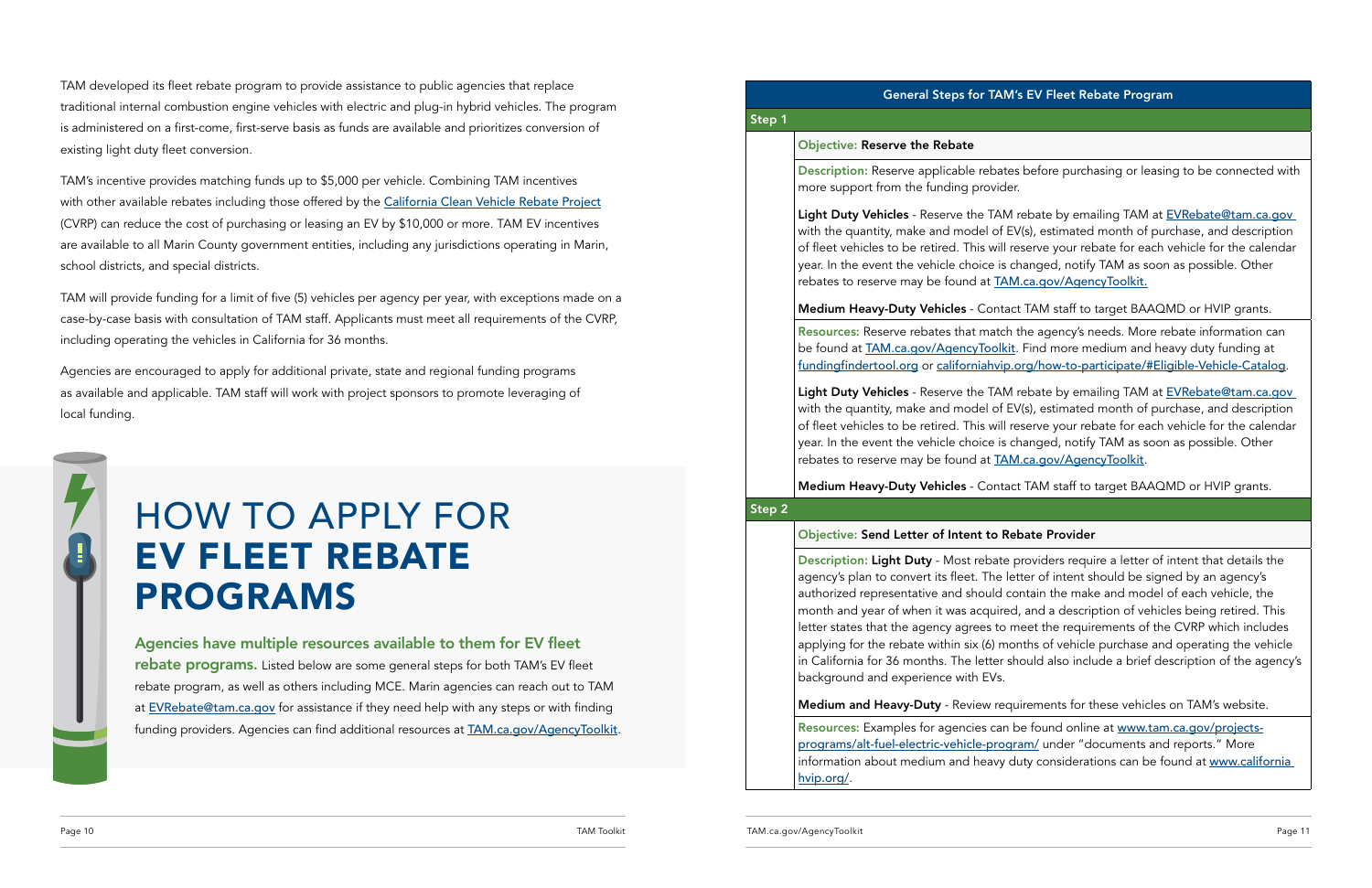Step 3

Objective: Purchase or Lease EV | Medium - Heavy Duty Retrofit Options

Description: Light Duty - After the fleet needs have been reviewed and eligible vehicles have been considered, the agency should follow their procurement policies to purchase or

Resources: For other rebate requirements visit [TAM.ca.gov/AgencyToolkit](http://TAM.ca.gov/AgencyToolkit).

lease the electric vehicle, plug-in hybrid, or hydrogen fuel cell.

Step 4

| Medium and Heavy-Duty - Agencies can work with HVIP and/or TAM staff to complete<br>grant requirements Climate mayors sourcewell tool.                                                                                                                                                                                                                                                                                                                                                                                                                                                                                                                                                   |
|------------------------------------------------------------------------------------------------------------------------------------------------------------------------------------------------------------------------------------------------------------------------------------------------------------------------------------------------------------------------------------------------------------------------------------------------------------------------------------------------------------------------------------------------------------------------------------------------------------------------------------------------------------------------------------------|
| Resources: Please use your current process to purchase these vehicles, either the state<br>contract purchasing tools or direct contact with dealers. Visit TAM.ca.gov/AgencyToolkit or<br>fundingfindertool.org.                                                                                                                                                                                                                                                                                                                                                                                                                                                                         |
|                                                                                                                                                                                                                                                                                                                                                                                                                                                                                                                                                                                                                                                                                          |
| Objective: Apply for Rebate with CVRP - only for Light Duty                                                                                                                                                                                                                                                                                                                                                                                                                                                                                                                                                                                                                              |
| Description: Apply for the vehicle rebate with the CVRP online at www.cleanvehiclerebate.<br>org within 3 months of purchase or lease of EV. To apply, an agency must provide a scanned<br>copy of the submitted application signed by the vehicle purchaser, lessee, or authorized<br>representative, along with proof of temporary or permanent vehicle registration for the<br>purchased vehicle. After applying, the agency will be issued a CVRP application number.<br>This CVRP application number is necessary to apply for TAM's rebate. If you have questions<br>about the CVRP Terms and Conditions, contact the Administrator at 1-866-984-2532 or<br>cvrp@energycenter.org. |
|                                                                                                                                                                                                                                                                                                                                                                                                                                                                                                                                                                                                                                                                                          |
| Objective: Submit Documents to Center for Sustainable Energy - only for Light Duty                                                                                                                                                                                                                                                                                                                                                                                                                                                                                                                                                                                                       |
| Description: After applying for the CVRP rebate, agencies must send a signed copy of<br>their application, along with a complete copy of the executed and signed vehicle lease or<br>purchase agreement. Mail or digitally upload all supporting documents to the CSE within<br>14 days of application date, per their instructions at www.cleanvehiclerebate.org/eng/<br>eligibility-guidelines.                                                                                                                                                                                                                                                                                        |
|                                                                                                                                                                                                                                                                                                                                                                                                                                                                                                                                                                                                                                                                                          |
| Objective: Share Documents with TAM or other rebate provider- only for Light Duty                                                                                                                                                                                                                                                                                                                                                                                                                                                                                                                                                                                                        |
| Description: For TAM rebates, agencies should send a digital copy of all required CSE<br>documents and the CVRP Application Number to TAM at EVRebate@tam.ca.gov. Printed<br>submissions are available by mail: EV Rebate, Transportation Authority of Marin 900 5th<br>Avenue, Suite 100 San Rafael, CA 94901.                                                                                                                                                                                                                                                                                                                                                                          |

Step 5

es to continue to seek out additional EV rebates (see EV Fleet Resources for more info) to further reduce the cost of adding plug-in vehicles to the fleet.

| 5                         |  |
|---------------------------|--|
|                           |  |
|                           |  |
|                           |  |
| s/clean-                  |  |
| icles/<br><u>ram.page</u> |  |
|                           |  |

Step 6

all documents to TAM, the TAM EV Fleet Program perwork. Should TAM need any additional information, agency. After TAM validates the documents, the

Rents visit [TAM.ca.gov/AgencyToolkit](http://TAM.ca.gov/AgencyToolkit).

the rebate from TAM or another funding partner, they ehicle.

| Step <sub>7</sub> |                                                                                                                                                                          |
|-------------------|--------------------------------------------------------------------------------------------------------------------------------------------------------------------------|
|                   | <b>Objective: Receive TAM Rebate</b>                                                                                                                                     |
|                   | Description: After an agency submits al<br>Manager will review and verify the pape<br>the program manager will contact the a<br>rebate will be processed within 45 days. |
|                   | Resources: For other rebate requiremer                                                                                                                                   |
| Step 8            |                                                                                                                                                                          |
|                   | <b>Objective: Recover Vehicle Expenses</b>                                                                                                                               |
|                   | Description: After an agency receives th<br>can apply it towards the cost of the vehi                                                                                    |
|                   | Resources: TAM encourages all agencies t                                                                                                                                 |

# OTHER EV FLEET RESOURCES

TAM encourages Marin agencies to leverage other regional, state, utilities or private funding sources for adding plug-in vehicles to a fleet. Additional sources include but are not limited to:

| <b>Additonal Funding and Information Sources</b>                                                                                      |
|---------------------------------------------------------------------------------------------------------------------------------------|
| California Clean Vehicle Rebate Project<br>cleanvehiclerebate.org                                                                     |
| California Air Resources Board<br>driveclean.ca.gov                                                                                   |
| Marin Clean Energy EV Rebate<br>mcecleanenergy.org/ev-drivers/#EVrebate                                                               |
| BAAOMD FV Rebate<br>baagmd.gov/funding-and-incentives/residents/clean-<br>cars-for-all                                                |
| <b>PGE Fleet Program</b><br>pge.com/en_US/large-business/solar-and-vehicles/<br>clean-vehicles/ev-fleet-program/ev-fleet-program.page |
| Transporation Authority of Marin<br>TAM.ca.gov/AgencyToolkit                                                                          |

For more information about funding sources and the applicability for agencies, please contact TAM staff for technical assistance. Agencies that require medium and heavyduty fleet conversions should contact TAM staff for assistance in identifying additional grant opportunities to support those efforts. TAM staff can also put agencies in contact with other technical assistance providers including MCE.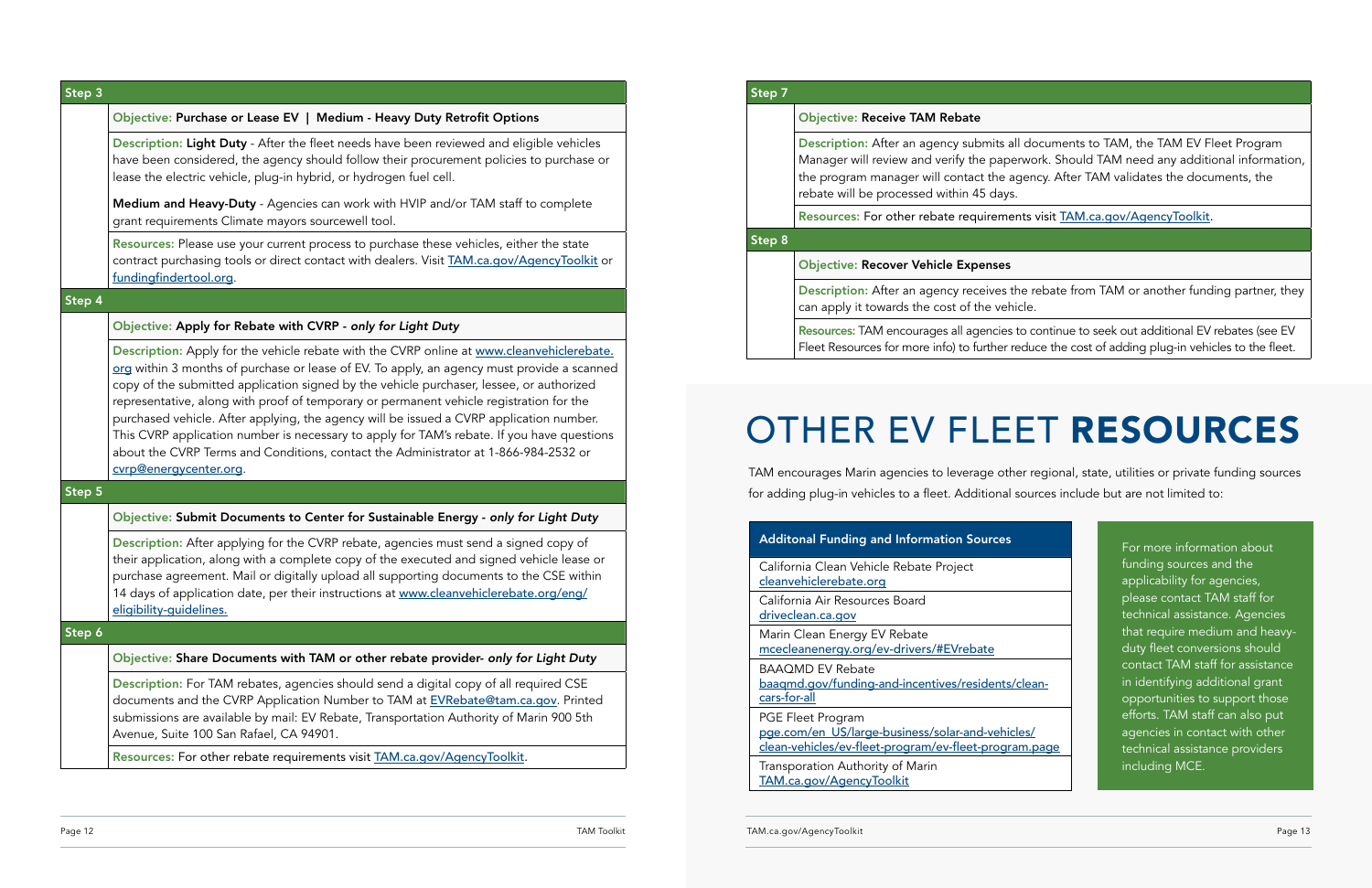Electric Vehicle Service Equipment (EVSE) can support both battery-electric vehicles and hybridelectric vehicles. EVSE delivers electrical energy from the power source to the EV. There are three standard levels of charging an agency can consider. The terms Level 1, Level 2, and Level 3 (Direct Current Fast Charging) are the most common charging levels. The cost of installing this equipment can range from a few hundred dollars to several thousand.

TAM can work with agencies to connect them with resources that will help determine which level of charging is best for their needs and what EVSE funding options are available. It is recommended that after reviewing this toolkit, the agency should evaluate which incentives are available that match their EVSE requirements.

# INSTALL EV CHARGING INFRASTRUCTURE

# EV CHARGER TYPES

There are three different levels of chargers available for agencies to use for all-electric and plugin vehicle charging. Please note that the TAM EV Charging Infrastructure grant program prioritizes supporting Level 2 chargers.

| <b>Charger Type</b>            | <b>Description</b>                                                                                                                                                                                                                                        |
|--------------------------------|-----------------------------------------------------------------------------------------------------------------------------------------------------------------------------------------------------------------------------------------------------------|
| Level 1 (slow)<br>120 volt     | Level 1 is the slowest EV charging source and requires the longest dwell time.<br>A standard 120-volt outlet can be used for this type of charging. No other<br>special charging equipment is required. Provides an average 4 miles of range<br>per hour. |
| Level 2 (faster)<br>240 volt   | Commonly used for public and at-work charging, a Level 2 charger offers<br>mid to long mileage recovery in a medium dwell time. Special equipment is<br>required. Provides an average of 25 miles of range per hour.                                      |
| Level 3 (fastest)<br>500 volts | DC Fast Chargers are only available in public charging stations (not at-home<br>use). Special equipment is required. Provides 80% of range in 30 minutes.                                                                                                 |

# REBATES FOR CHARGERS

Agencies can stack available funding resources to cut the cost of EV charging equipment down. In addition to rebates from MCE and BAAQMD, TAM provides an EV Charging Infrastructure Grant Program that assists public agencies that install employee-only or publicly accessible electric vehicle charging stations. Funding for chargers are typically available on a first-come, first-served basis until funds are depleted for the year.

Both TAM's EV Charging Infrastructure grant program and MCE's Charge program is focused on level 2 charger installations and providing matching funds for the installation of level 2 chargers. TAM provides matching funds for the installation of Level 1 chargers. BAAQMD Charge program also provides funding for level 2 chargers that meet their program requirements. Agencies that require medium and heavy-duty fleet conversions should contact TAM staff for assistance in identifying additional grant opportunities to support Level 3 (DC Fast Charging) equipment.

TAM works with agencies to streamline the application process to make EV Charging Infrastructure programs easy to use for all agencies such as Marin County's government entities and public districts, including any jurisdiction operating within Marin, school districts, colleges, and universities. Information and how to complete the TAM EV Charging Infrastructure Grant Program are listed later in the toolkit. When combined with other EV Charging Infrastructure programs such as the MCE charging rebate , agencies can save thousands on charging infrastructure.

The TAM EV Charging Infrastructure program grant is based on the number of charging heads being installed or updated. One charging station can include multiple charging heads.

| <b>Available TAM Incentive</b>                                      |
|---------------------------------------------------------------------|
| 88.5% of complete installation up to \$1,500<br>(per charging head) |
| 75% of complete installation up to \$1,500<br>(per charging head)   |
| 88.5% of complete installation up to \$3,000<br>(per charging head) |
| 75% of complete installation up to \$3,000<br>(per charging head)   |
|                                                                     |

*\* Incentive amounts are subject to change. Please contact TAM staff for more information.*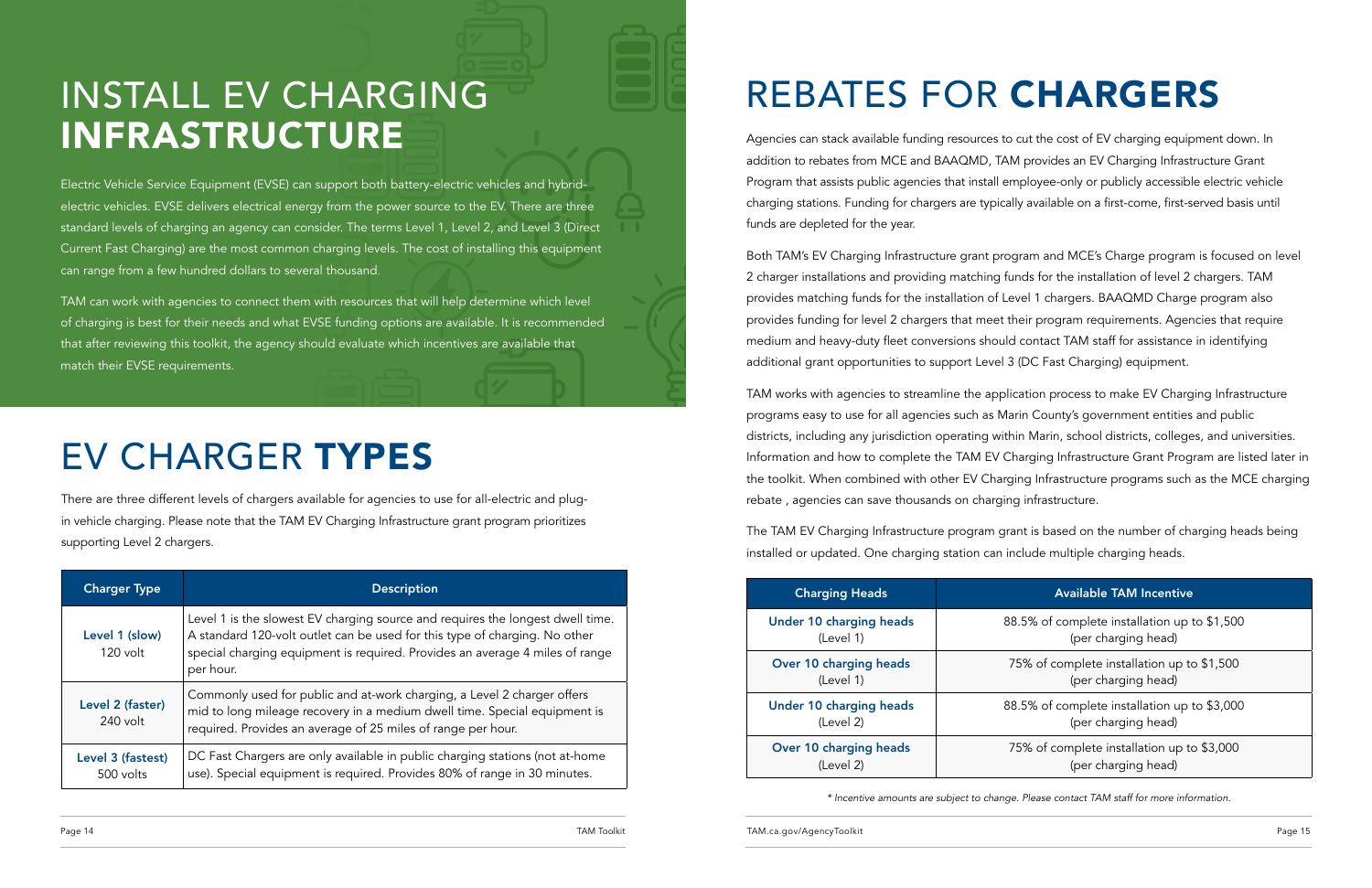### n Options

cle dwell time, determine which speed of EV charging is appropriate or at [TAM.ca.gov/AgencyToolkit](http://TAM.ca.gov/AgencyToolkit) ).

# DETERMINING EV CHARGER NEEDS

TAM provides a step-by-step process for an agency to determine how many EV charging stations are needed and the prime location for each. Once an agency has applied for an MCE rebate, technical assistance is provided to support project development and approval. The same can be said of other agencies who are offering funding incentives. Agencies can find more resources for each step at [TAM.ca.gov/AgencyToolkit](http://TAM.ca.gov/AgencyToolkit).

|        | 11 Steps for Determining EV Charging Stations Needs                                                                                                                                                                                                                                                                                                                                                                                                                                                                                                                                                                                                                                                                                                                                    |
|--------|----------------------------------------------------------------------------------------------------------------------------------------------------------------------------------------------------------------------------------------------------------------------------------------------------------------------------------------------------------------------------------------------------------------------------------------------------------------------------------------------------------------------------------------------------------------------------------------------------------------------------------------------------------------------------------------------------------------------------------------------------------------------------------------|
| Step 1 |                                                                                                                                                                                                                                                                                                                                                                                                                                                                                                                                                                                                                                                                                                                                                                                        |
|        | <b>Objective: Review Rebate Options</b>                                                                                                                                                                                                                                                                                                                                                                                                                                                                                                                                                                                                                                                                                                                                                |
|        | Description: Review available EVSE rebate options from TAM, MCE, PG&E, and more. HVIP<br>also provides equipment incentives. These rebates can be reserved before any purchase or<br>lease is made. Understanding which rebate options are available will help agencies through<br>the rest of these steps.                                                                                                                                                                                                                                                                                                                                                                                                                                                                            |
|        | Resources: Reserving rebates early connects agencies with more technical assistance. For<br>more information contact TAM staff or review info online at TAM.ca.gov/AgencyToolkit                                                                                                                                                                                                                                                                                                                                                                                                                                                                                                                                                                                                       |
| Step 2 |                                                                                                                                                                                                                                                                                                                                                                                                                                                                                                                                                                                                                                                                                                                                                                                        |
|        | <b>Objective: Estimate Demand</b>                                                                                                                                                                                                                                                                                                                                                                                                                                                                                                                                                                                                                                                                                                                                                      |
|        | Description: Examine the existing fleet to determine which vehicles currently need access<br>to charging, as well as vehicles that can be earmarked to be replaced by plug-in vehicles in<br>the near future. Review availability of existing charging stations near the agency.<br>Calculate how many chargers are needed to meet the current demand. Then estimate<br>the number of chargers required to meet the near-future demand. Agencies should<br>communicate with fleet users, employees, and visitors to gauge interest and experience in<br>charging. By pinpointing how many chargers are needed to meet current demand, and how<br>many will be required in the near future, agencies can locate their chargers for maximum<br>growth and use. (Time estimate = 1 month) |
|        | Resources: Need assistance? Contact TAM staff for support. Other rebate providers<br>including MCE can also be contacted to help an agency calculate the demand.                                                                                                                                                                                                                                                                                                                                                                                                                                                                                                                                                                                                                       |

h as access to electrical infrastructure, ADA access to arger. Leased facilities should work with the building needs. Agencies should review charging stations med or third-party vendor) and determine if you want equire payment from non-fleet vehicles. This may software requirements, networked vs non-networked capability, and payment options. *(Time estimate = 1-2 weeks)*

TAM staff for support.

### M, MCE and Others

ne planning process, agencies who reserve EVSE that can help make the remaining steps much easier to adjusted as agencies learn more about their needs. In er rebate EVSE grant, agencies may be able to receive fullet from almostophers. *(Time estimate = 2 weeks)* 

tes and be connected to technical assistance isiting [TAM.ca.gov/AgencyToolkit](http://TAM.ca.gov/AgencyToolkit).

nd type of charging stations required to install ong station to power point of connection to estimate if

to review any electrical service/panel requirements as rade. Ask a technology provider to estimate operations ypes the agency is considering (including electricity bital costs by increasing the installation of make-ready demand (estimated in step 1). TAM can assist an agency hnology provider. **(Time estimate = 2 weeks)** 

M, MCE and others to help determine their capital revious step, agencies have access to more technical site reviews such as measuring electricity use and ormation contact TAM staff [TAM.ca.gov/AgencyToolkit](http://TAM.ca.gov/AgencyToolkit).

| Step 3 |                                                                                                                                                                                                                                                                                                   |
|--------|---------------------------------------------------------------------------------------------------------------------------------------------------------------------------------------------------------------------------------------------------------------------------------------------------|
|        | <b>Objective: Consider Charging Statior</b>                                                                                                                                                                                                                                                       |
|        | <b>Description:</b> Based on estimated vehic<br>is appropriate (review charger types ab                                                                                                                                                                                                           |
|        | Examine physical siting constraints suc<br>determine the best location for the cha<br>owner to review charging options and<br>ownership models (organizationally ow<br>to measure charging station use and re<br>lead to other considerations including<br>capability, and payment options. (Time |
|        | Resources: Need assistance? Contact                                                                                                                                                                                                                                                               |
| Step 4 |                                                                                                                                                                                                                                                                                                   |
|        | <b>Objective: Reserve Rebates from TAM</b>                                                                                                                                                                                                                                                        |
|        | Description: Even though it is early in th<br>rebates can receive technical assistance t<br>complete. These rebate amounts can be<br>addition to TAM's EVSE and MCE charge<br>funds from PG&E, BAAQMD Charge! Re                                                                                  |
|        | Resources: Learn how to reserve rebat<br>providers by contacting TAM staff or vi                                                                                                                                                                                                                  |
| Step 5 |                                                                                                                                                                                                                                                                                                   |
|        | <b>Objective: Estimate Capital Cost</b>                                                                                                                                                                                                                                                           |
|        | Description: Determine the number ar<br>onsite. Measure distance from charging<br>additional power is needed.                                                                                                                                                                                     |
|        | Request a utility or technology provider t<br>some service panels may require an upg<br>and maintenance costs for the charger ty<br>use, networking fees). Reduce future cap                                                                                                                      |
|        | charging spaces to account for growing<br>needing information from a utility or tech                                                                                                                                                                                                              |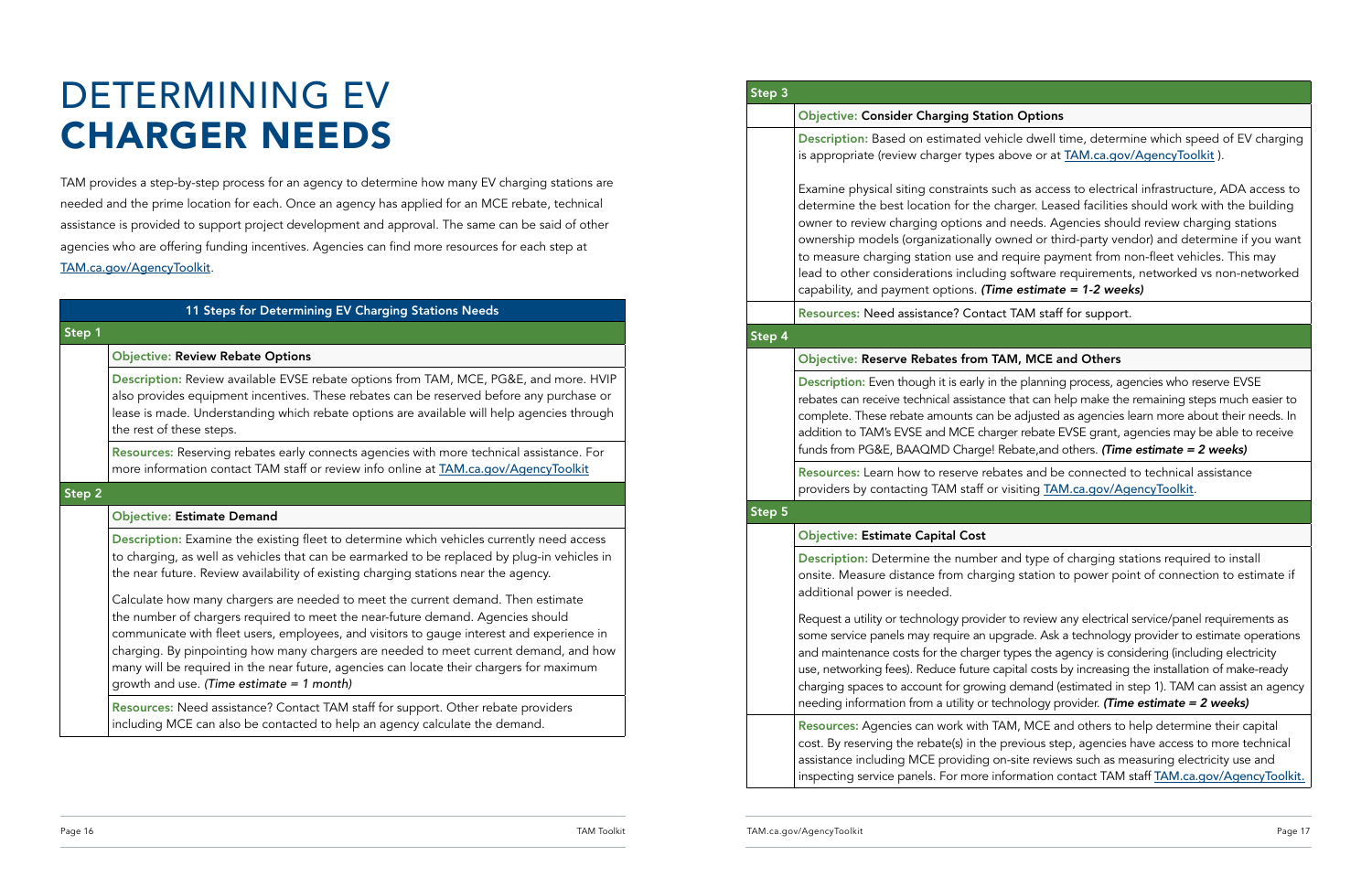### mitting. Hire Installers

approval, the agency should finalize the management g chargers. The agency must acquire all necessary estimate = up to 2 months) *(Time estimate = up to 2* 

tact TAM staff or review info online at [TAM.ca.gov/](http://TAM.ca.gov/AgencyToolkit)

the agency will install, test and commission the es with chargers to the installing company as needed.

tact TAM staff or review info online at [TAM.ca.gov/](http://TAM.ca.gov/AgencyToolkit)

|        | <b>Objective: Develop Management Policies</b>                                                                                                                                                                                                                                                                                                                                                                                                                                                                                                                                                                                                      |
|--------|----------------------------------------------------------------------------------------------------------------------------------------------------------------------------------------------------------------------------------------------------------------------------------------------------------------------------------------------------------------------------------------------------------------------------------------------------------------------------------------------------------------------------------------------------------------------------------------------------------------------------------------------------|
|        | Description: The agency should work internally to develop management policies for<br>charging stations. Tasks include but are not limited to: determining how to measure<br>charging station use and require payment (if applicable) from users; ensure compliance with<br>ADA regulations; contacting their insurance company to discuss potential liability issues;<br>installing signage guiding users of EV charging infrastructure; communicating with agency<br>staff and stakeholders regarding installation and use of stations; and setting a schedule to<br>review charging infrastructure usage over time. (Time estimate = 1-2 months) |
|        | Resources: For more information contact TAM staff and review TAM's EVSE onboarding<br>slide deck at TAM.ca.gov/AgencyToolkit.                                                                                                                                                                                                                                                                                                                                                                                                                                                                                                                      |
| Step 7 |                                                                                                                                                                                                                                                                                                                                                                                                                                                                                                                                                                                                                                                    |
|        | Objective: Conduct Site Evaluation with Utility Provider                                                                                                                                                                                                                                                                                                                                                                                                                                                                                                                                                                                           |
|        | Description: Contact the agency's utility provider (i.e. PGE or MCE) to conduct a site walk<br>where charging infrastructure will be installed. The utility provider should be able to tell the<br>agency if there are any issues that would prevent them from installing the charger of their<br>choice. (Time estimate = one month)                                                                                                                                                                                                                                                                                                              |
|        | Resources: For more information contact TAM staff or review info online at TAM.ca.gov/<br>AgencyToolkit.                                                                                                                                                                                                                                                                                                                                                                                                                                                                                                                                           |
| Step 8 |                                                                                                                                                                                                                                                                                                                                                                                                                                                                                                                                                                                                                                                    |
|        | <b>Objective: Secure Board/Public Approval</b>                                                                                                                                                                                                                                                                                                                                                                                                                                                                                                                                                                                                     |
|        | Description: The agency should follow it's standard procedure of obtaining buy-in for their<br>project from either their board or general public. (Time estimate = up to 3 months)                                                                                                                                                                                                                                                                                                                                                                                                                                                                 |
|        | Resources: The TAM EVSE onboarding slide deck includes information for agencies to<br>send plans for their EV charging infrastructure to their approval board and how to make<br>information available to the public. TAM.ca.gov/AgencyToolkit.                                                                                                                                                                                                                                                                                                                                                                                                    |
| Step 9 |                                                                                                                                                                                                                                                                                                                                                                                                                                                                                                                                                                                                                                                    |
|        | Objective: Contract with Vendors. Hire Installers (if required).                                                                                                                                                                                                                                                                                                                                                                                                                                                                                                                                                                                   |
|        | Description: Review and accept offered equipment and service contracts based on standard<br>agency protocol. This can include bid requests, bid reviews, and public comments. A charging<br>station vendor and installer can be the same company as they are often linked together. TAM<br>does not endorse any particular vendor or installer but can assist agencies should they have<br>questions about next steps. This is also the time to hire installers (if required) to install new EV<br>charger heads or update existing ones. (Time estimate = up to 4 months)                                                                         |
|        |                                                                                                                                                                                                                                                                                                                                                                                                                                                                                                                                                                                                                                                    |

Resources: For more information contact TAM staff or review info online at **[TAM.ca.gov/](http://TAM.ca.gov/AgencyToolkit)** [AgencyToolkit](http://TAM.ca.gov/AgencyToolkit).

| Step 10 |                                                                                                                                                    |
|---------|----------------------------------------------------------------------------------------------------------------------------------------------------|
|         | <b>Objective: Finalize Planning and Permitt</b>                                                                                                    |
|         | Description: After receiving internal appre<br>policy and plans for installing/updating ch<br>permitting before work begins. (Time esti<br>months) |
|         | <b>Resources:</b> For more information contact<br>AgencyToolkit.                                                                                   |
| Step 11 |                                                                                                                                                    |
|         | <b>Objective: Install, Test, and Commission</b>                                                                                                    |
|         | <b>Description:</b> Once the plan is ready, the a<br>chargers. They should report any issues w<br>(Time estimate $=$ up to 12 months)              |
|         | <b>Resources:</b> For more information contact<br><u>AgencyToolkit.</u>                                                                            |

Agencies who are installing or upgrading EV charging equipment may run into planning and permitting issues. One thing for agencies to keep in mind is that in the state of California, an EV parking space counts as 2 parking spaces. This means agencies are able to better move forward with their EV charging projects without having to impact a jurisdiction's parking requirements. It's also important to know that typically EV chargers tend to be exempt from local planning review.

Agencies are encouraged to contact TAM staff with any questions or concerns about planning or permitting. This toolkit is not designed to be a replacement for approved codes or standards. Agencies should discuss options with their internal planning team, as well.

# PLANNING AND PERMIT TIPS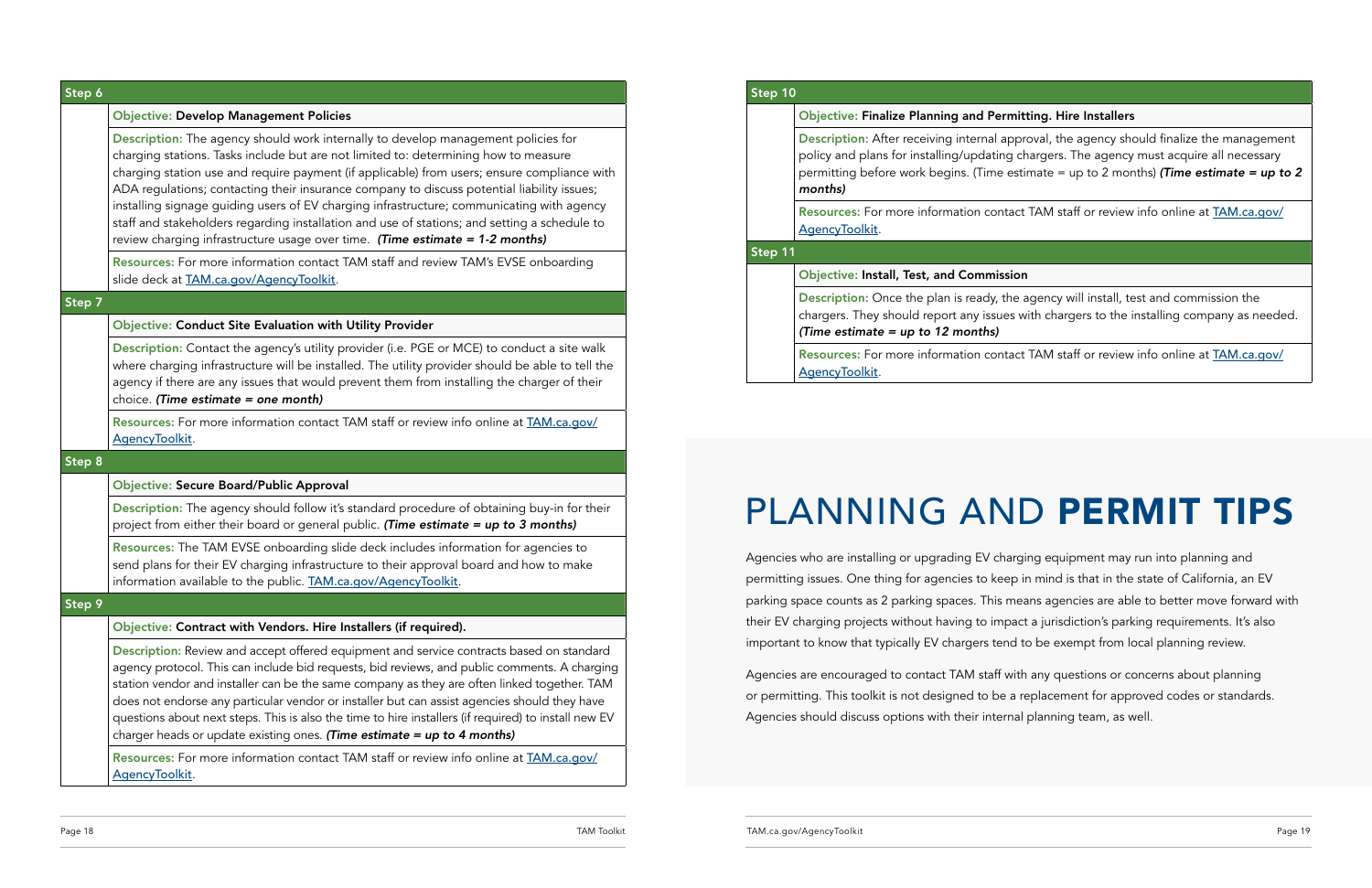# OTHER EV CHARGING INFRASTRUCTURE FUNDING RESOURCES

As with adding electric vehicles to a fleet, TAM encourages the leveraging of other regional, state, utilities or private funding sources for the installation of EVSE. Additional funding sources are available, and TAM will prioritize the usage of Measure B Funds to leverage other sources, as needed. These fund sources include:

agency has questions or needs assistance they are encouraged to contact TAM. Agencies can find more resources for each step at **[TAM.ca.gov/AgencyToolkit](http://TAM.ca.gov/AgencyToolkit).** 

- [MCE Charger Rebate](http://MCE Charger Rebate)
- [BAAQMD Charge! Rebate](http://baaqmd.gov/funding-and-incentives/businesses-and-fleets/charge)
- PG&E's EV Fleet Charging Rebate
- [HVIP EVSE Incentives](http://www.californiahvip.org/infrastructure/#infrastructure-incentives)
- [Estimate EV Charging Cost](http://theicct.org/sites/default/files/publications/ICCT_EV_Charging_Cost_20190813.pdf)

For more information about these fund sources and the applicability for agency charging installation, please contact TAM staff to assist in financial planning to maximize leveraging opportunities.

To apply for an EVSE grant from TAM or another applicable funding partner, agencies needs to reserve their grants, confirm commitments, and then begin to purchase and install equipment. If at any time, an

Within 30 days of your reservation, confirm your commitment by providing a letter of intent signed by an authorized representative of your agency. This letter should include the quantity of chargers, their specific location, whether or not they are open to the public, insurance coverage, and a brief description of the agency's background and experience with EVs and EVSE implementation. Examples can be found online at [www.tam.ca.gov/projects-p](http://www.tam.ca.gov/projects-p)rogram/ under "documents and reports."

# HOW TO APPLY FOR EV CHARGING INFRASTRUCTURE



### Step to Apply for EV Charging Infrastructure Grant

Step 1: Reserve Grant with TAM or Other Applicable Funding Partner

After conducting an internal review of charger needs, the agency can reserve their TAM EV Charging Infrastructure grant with an email to [nnguyen@tam.ca.gov](mailto:nnguyen%40tam.ca.gov%20?subject=). The email should include the type of chargers to be installed, the quantity of chargers, and the estimated date of installation. Call TAM's EVSE program coordinator, Nicholas Nguyen, at 415-226-0831 for any questions or to confirm the reservation.

Resources: For MCE, PG&E, and other funding options contact TAM staff and/or review [TAM.](http://TAM.ca.gov/AgencyToolkit) [ca.gov/AgencyToolkit](http://TAM.ca.gov/AgencyToolkit)

### Step 2: Confirm Commitment

Resources: For more assistance contact TAM staff or visit [TAM.ca.gov/AgencyToolkit](http://TAM.ca.gov/AgencyToolkit)

### Step 3: Purchase/Install Chargers

Comply with the program's summary requirements including any local, state or federal requirements, insurance needs, operating and maintaining the charger(s) for at least 3 years, and have authorization to apply for and obtain permits. The agency will then purchase and install chargers by contracting with an applicable vendor or service provider.

Resources: For more assistance contact TAM staff or visit [TAM.ca.gov/AgencyToolkit](http://TAM.ca.gov/AgencyToolkit)

### Step 4: Submit Documents to TAM or Other Funding Partner

Submit supporting documents to show completion, including contract, final costs, digital photographs of installed charger(s), proof of payment, list of other grant assistance, and any changes from the letter of intent. Submit electronically to **[nnguyen@tam.ca.gov](mailto:nnguyen%40tam.ca.gov?subject=)**, or by U.S. Mail to EV Charger Rebate, Transportation Authority of Marin, 900 5th Avenue, Suite 100, San Rafael, CA 94901.

Resources: For more assistance contact TAM staff or visit [TAM.ca.gov/AgencyToolkit](http://TAM.ca.gov/AgencyToolkit)

Step 5: TAM or Other Partner Verifies Rebate

TAM will review all documents submitted by the agency for EV Charging Infrastructure assistance. TAM staff will contact agencies if any necessary information is omitted. Once TAM verifies compliance with all requirements, the agency will be notified and the grant payment will be processed within 45 days.

Resources: For more assistance contact TAM staff or visit [TAM.ca.gov/AgencyToolkit](http://TAM.ca.gov/AgencyToolkit)